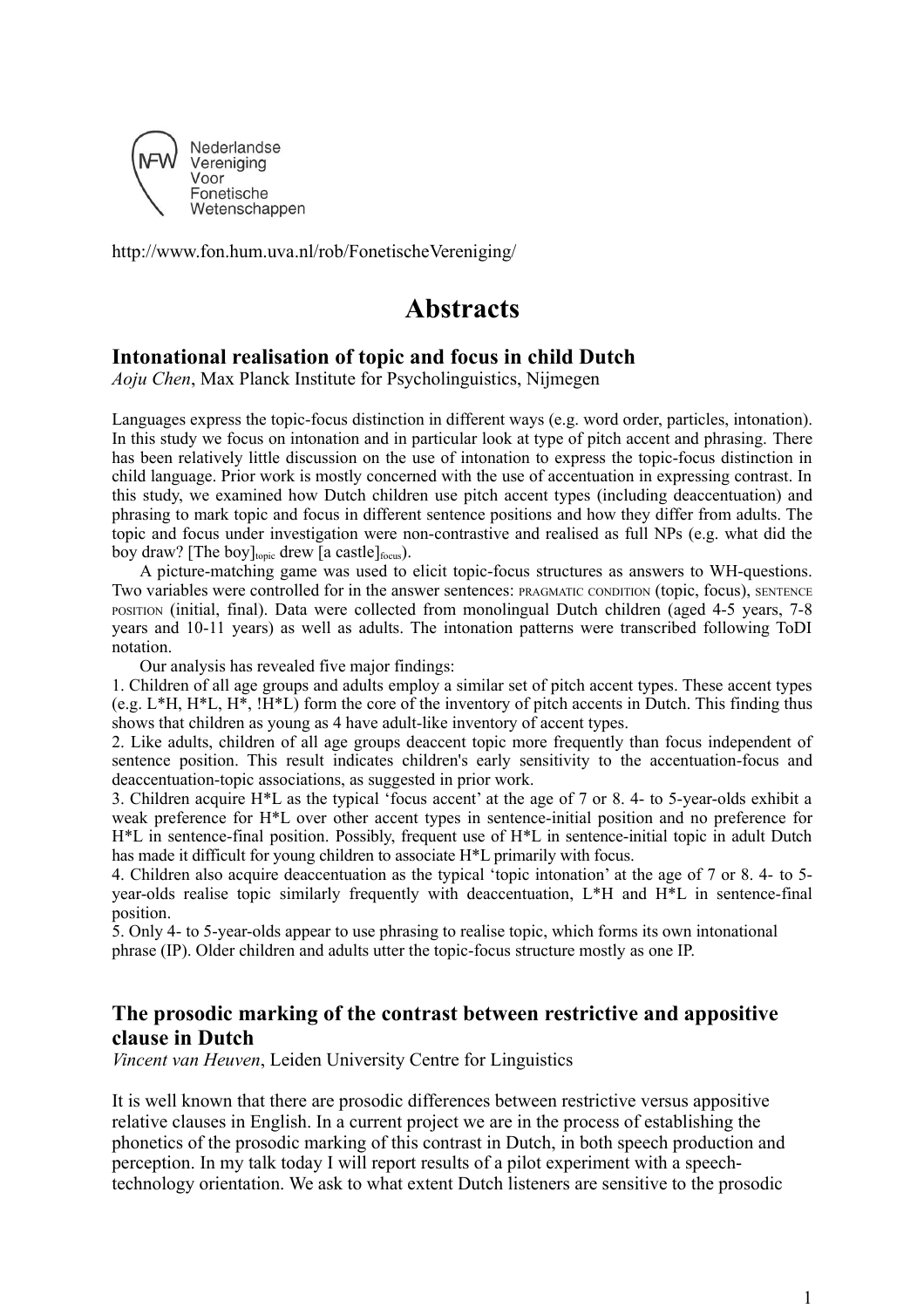marking of the difference between the two clause types, and by implication, if the quality of a text-to-speech system can be improved if the contrast is properly modelled in the prosodic component of the TTS.

We resynthesized Dutch sentences whose lexico-syntactic properties are compatible with either a restrictive or an appositive interpretation of a relative clause (but never both). We generated multiple versions of each sentence by systematically varying (i) presence versus absence of domain-final lengthening before the onset of the relative clause (ii) presence versus absence of a physical silence at the onset of the relative clause and (iii) the melodic configuration at the boundary. Four different melodies were used, which were hypothesized to mark the absence or presence of a prosodic boundary with different degrees of strength.

Listeners were ask to judge for each stimulus on a scale from 0 to 10 how well the speaker read the stimulus, where '0' stood for 'very poorly/inappropriately read' and 10 represented 'read perfectly').

Our results indicate that domain-final lengthening and the presence of a physical pause at the beginning of the relative clause are dispreferred for the restrictive type. Melody seems to contribute very little to the contrast.

#### **Prosodic marking of information status in L1 and L2. A comparative study of Dutch and French**

*Laurent Rasier*, Université Catholique de Louvain

In recent years quite a lot of attention has been paid to the suprasegmental features of speech, i.e. stress, accent, intonation, tone, rhythm, and speech pauses (Fox 2000). By contrast, the study of prosodic systems suffers from a considerable under-representation in the field of second language acquisition research. Indeed, most work devoted to L2 pronunciation has hitherto focussed on segmental issues (Chun 2002, Leather & James 1991, Rasier 2006).

In the first part of this talk, I discuss some recent research on interlanguage prosody. Then, I will set out to investigate L1/L2 speakers' use of prosody to signal information status in Dutch and French. The data consist in the L1 speech of 20 native speakers of Dutch and 20 native speakers of French on the one hand and in the L2 speech of 20 advanced French-speaking learners of Dutch and 20 advanced Dutch-speaking learners of French on the other (Rasier 2006). The corpus was gathered by means of an experimental accentuation test consisting in a picture description game in which the information value of target words was kept under control (see also Barlow 1998, Swerts et.al. 2002. The results show a strong transfer effect in the L2 learners' use of prosody (accentuation, deaccentuation) in order to indicate information status. It is shown that the differences between the native and non-native speakers of Dutch and French regarding the prosodic marking of information status can be explained in terms of the markedness relations (in the sense of Eckmann 1988) between Dutch and French.

# **Prosody - a missing link between phonetic detail and phonemic categories?**

*Claudia Kuzla*, Max Planck Institute for Psycholinguistics, Nijmegen

The prosodic structure of an utterance influences the fine-grained phonetic details of spoken word forms. Speech sounds are articulated more strongly in prosodically prominent positions, e.g., at the onsets of higher prosodic domains.

Importantly, this prosodic strengthening involves phonetic characterisitcs of the speech signal which also cue phonological distinctions. While articulatory strengthening suggests that, e.g., a prosodically strong /b/ would become more similar to a [p] (what I will call the 'Fortition Account'), it has also been hypothesized that prosodic strengthening enhances language-specific distinctive features, which would make a prosodically strong /b/ less [p]-like. We investigated how domain-initial strengthening affects the acoustic cuees to phonemic contrasts in German obstruents.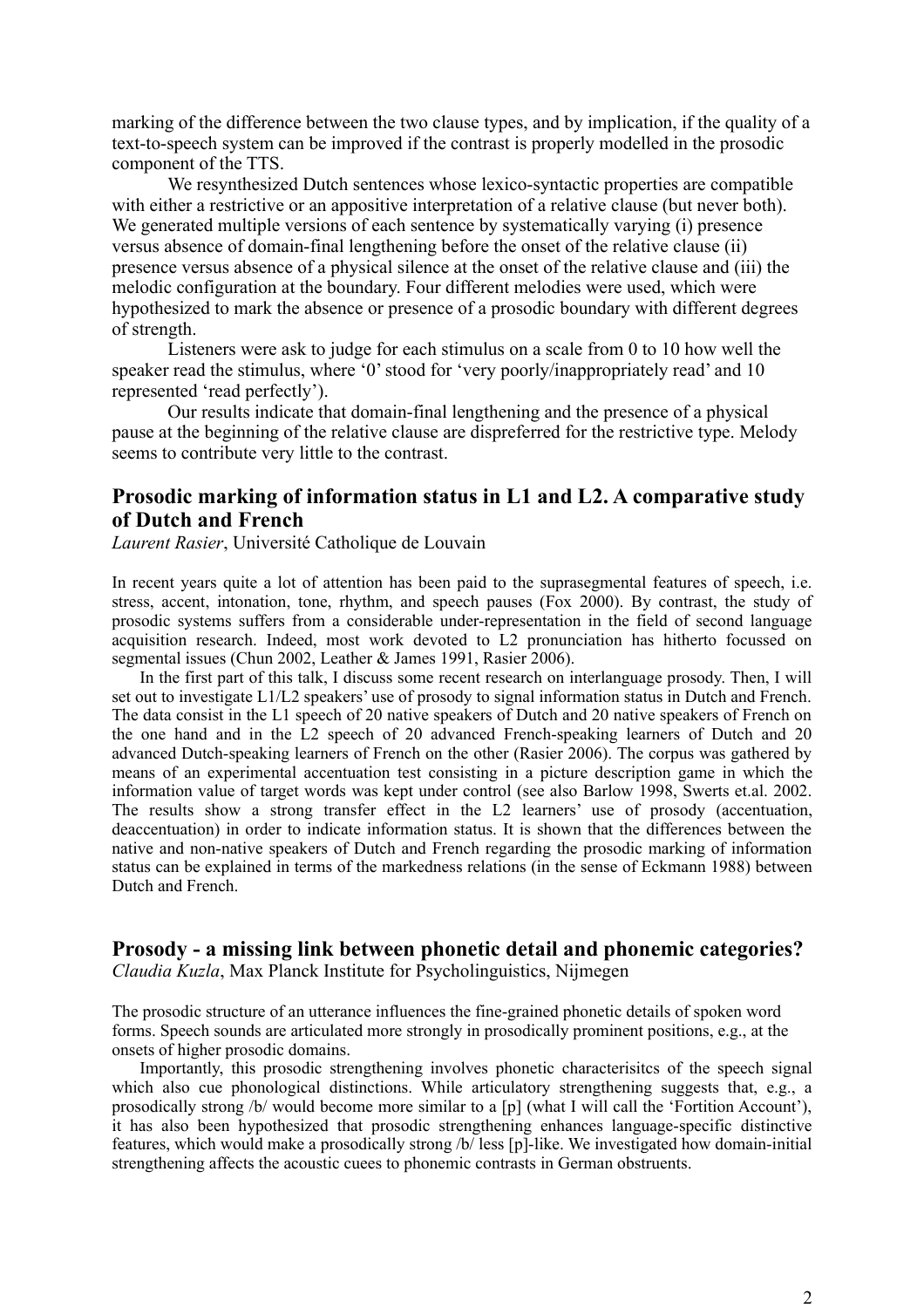Experiment 1 focused on the plosives  $\ell$ , p, d, t, g, k, which form pairs of phonemes differentiated by the fortis-lenis contrast. Important acoustic cues to this contrast are closure duration, glottal vibration during closure, voice onset time, and intensitiy of the release noise. Closure durations were longer At higher prosodic boundaries, closure durations were longer, and in lenis plosives, a smaller proportion of the closure was produced with glottal vibration. Voice onset time in lenis plosives was not affected by prosody. In contrast, VOT decreased at higher boundaries for the fortis plosives, as did the maximal intensity of the release. These results suggest that the effects of prosody on different phonetic cues can go into opposite directions, but are overall constrained by the need to maintain paradigmatic phonemic contrasts.

In Experiment 2, we examined how prosody constrains a sandhi process, the progressive assimilatory devoicing of the word-initial lenis fricatives /v, z/ folllowing /t/. Reduction in glottal vibration makes lenis fricatives more fortis-like (/f, s/). This devoicing was especially strong across small prosodic boundaries. However, prosodic structure affected the fricative duration, another cue to the fortis-lenis distinction, in the opposite direction. Duration was shorter at smaller boundaries, just as the closure duration of the plosives. Hence, at smaller prosodic boundaries, fricatives were more devoiced (more fortis-like), but also shorter (more lenis-like).

In conclusion, our results show that neither the Fortition Account nor the Feature Enhancement explanation are fully supported by the syntagmatic effects of prosody on individual cues. At the phonemic level, however, the paradigmatic fortis - lenis contrast remains distinctive in all prosodic contexts, irrespective of prosodic strengthening and assimilation.

## **Effects of dialect and context on the realization of German pitch accents**

*Bettina Braun*, Max Planck Institute for Psycholinguistics, Nijmegen

We investigated whether alignment differences reported for Southern and Northern German speakers (Southerners align peaks in prenuclear accents later than Northerners) are carried over to the production of different functional categories such as contrast. To this end, the realization of noncontrastive theme accents is compared with those in contrastive theme-rheme pairs such as 'Sam rented a truck and Johanna rented a car.'

We found that when producing this 'double-contrast', speakers mark contrast both phonetically by delaying and rising the peak of the theme accent ('Johanna') and/or phonologically by a change in rheme accent type (from high to falling 'car').

The effect of dialect is complex: a) only in non-contrastive contexts produced with a high rheme accent Southerners align peaks later than Northerners; b) peak delay as a means to signal functional contrast is not used uniformly by the two varieties. Dialect clearly affects the realization of prenuclear accents but its effect is conditioned by the pragmatic and intonational context.

## **Music and lyrics: a comparative study of the tone-melody correspondence Thai and Cantonese popular songs**

*Vincie W.S. Ho*, The University of Hongkong

Despite the close resemblance of language and music in terms of their acoustic nature, the relationship between lexical tone and melody in Thai music has received little attention. This study aims to address the issue whether Thai popular songs demonstrate close correspondence between linguistic tone and musical melody. A comparative approach will be adopted based on the findings of a previous study on the tone-tune interface in Cantonese popular songs (Ho 2006).

The Thai language possesses a rich tonal inventory which consists of five contrastive tones – high, mid, low, falling and rising. One may wonder if the lexical tones and the melody of a song need to match in order that the comprehensibility of the lyrics to be preserved. According to Ho (1998), an almost perfect tone-melody mapping was found in a traditional Thai song composed in the 60s. Not only global pitch movement of word phrases or stanzas but also localized tone contour of individual syllables is fully represented by the melody. Nonetheless, tone-melody mismatch appears to be more tolerated in recent works of Thai pop music. Saurman (1999) suggested that the degree of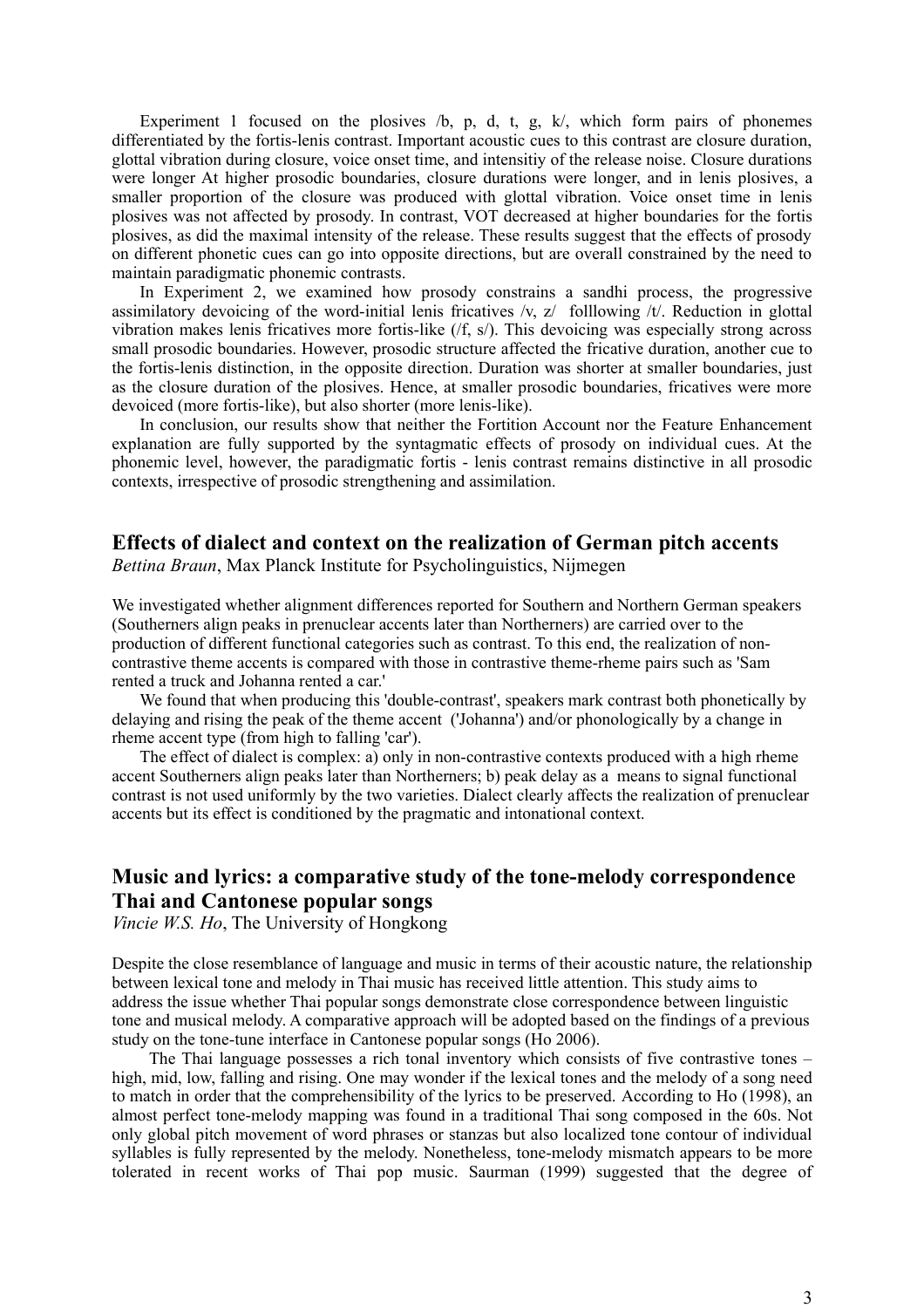correspondence is related to the genres of music and the year of production – a higher degree of tonemelody correspondence is found in classical and traditional songs, whereas contemporary pop songs especially those that are reinterpretation of western music seem to abide tone-tune divergence. In Cantonese popular songs, however, tone-tune mismatches are extremely rare regardless of their origin or the year of composition. Strict matching between musical pitch transition and tonal target transition is observed in all the Cantonese pop songs analyzed. With data from 20 Thai songs composed in the past few decades to present, this study attempts to reveal and account for the structural differences, if any, between the tone-tune correspondence of Thai songs and that of Cantopop.

- Baart, J.L.G. (2004). Tone and song in Kalam Kohistani (Pakistan). Hugo Quene & Vincent van Heuven (eds.): *On Language and Speech: Studies for Sieb G. Nooteboom.* Utrecht: Netherlands Graduate Institute of Linguistics. 2004.
- Chan, M. (1987). Tone and Melody in Cantonese. *Berkeley Linguistic Society, Proceedings of the Thirteenth Annual Meeting 1987.*
- Ho, W.S.V. (1998). Tone and Tune: A Study on the Relationship of Text and Melody in Contemporary Vocal Music. *MA Dissertation, University College London, University of London.*
- Ho, W.S.V. (2006) "The Tone-melody Interface of Popular Songs written in Tone Languages". Conference Proceedings of the 9<sup>th</sup> International Conference on Music Perception and Cognition, University of Bologna, Italy, 22-26 August, 2006.
- Ho, W.S.V. (2006) "An Optimality-theoretic Analysis of the Tone-melody Mapping in Cantonese Popular Songs". *Conference Proceedings of the Second International Symposium on Tonal Aspects of Languages, University of La Rochelle, France, 27-29 April, 2006.*
- Saurman, M.E. (1999). The agreement of Thai speech tones and melodic pitches. *Notes on Anthropology, 3/3, 15-24.* Dallas, TX: Summer Institute of Linguistics.
- Wong, P.C.M., & Diehl, R.L. (1999). [Melody-tone](http://pubweb.northwestern.edu/~pwo733/melody.htm) relation in Cantonese songs. *Journal of the Acoustical Society of America, 106: 2286.*

#### **Prosodic information in audiovisual spoken-word recognition**

*Alexandra Jesse*, Max Planck Institute for Psycholinguistics, Nijmegen

Prosodic information influences the spoken-word recognition process. For example, auditory lexical stress information contributes to the activation of word candidates during spoken-word recognition (Cooper, Cutler, & Wales, 2002; van Donselaar, Koster, Cutler, 2005; Soto-Faraco, Sebastián-Gallés, & Cutler, 2001). However, we typically do not only hear but also see speakers in conversations. Visual speech (i.e., information from seeing the face of a speaker) is known to contribute to the robust recognition of speech segments (e.g., for an overview, see Massaro and Jesse, in press). Segments are better recognized when presented as audiovisual than as auditory-only speech. But little is known about visual speech's ability to provide prosodic information. The project reported here will address whether visual speech informs about lexical stress and whether this information can alter lexical competition during the audiovisual spoken-word recognition process.

Dutch word pairs that overlap in their first two syllables segmentally but differ in lexical stress were selected (e.g., OCtopus vs. okTOber; capital letters marking primary stress). In an audiovisual speech version of a cross-modal repetition priming task, the first two syllables of these pairs were presented sentence-finally either as auditory-only, visual-only, or audiovisual speech (e.g., 'The password was OCto-' ). On these critical trials, these primes were followed by printed presentations of either matching ('octopus') or stress-mismatching ('oktober') target words. Filler trials included nonword targets. Response times needed to indicate whether the printed items were words or nonwords were analyzed. Replicating previous results for auditory-only conditions (e.g., van Donselaar et al., 2005), matching primes should speed up and mismatching primes slow down correct target recognition compared to when unrelated primes precede target presentations (e.g., The password was machi-', where 'machi-' was taken from 'machine'). If visual speech also conveys lexical stress information and this information influences indeed lexical activation, then for audiovisual primes, target response times should be similarly modulated by overlap in lexical stress. Results are discussed within the framework of current models of auditory and audiovisual spokenword recognition.

Cooper, N., Cutler, A., & Wales, R. (2002). Constraints of lexical stress on lexical access in English: Evidence from native and non-native listeners. *Language and Speech, 45,* 207-228.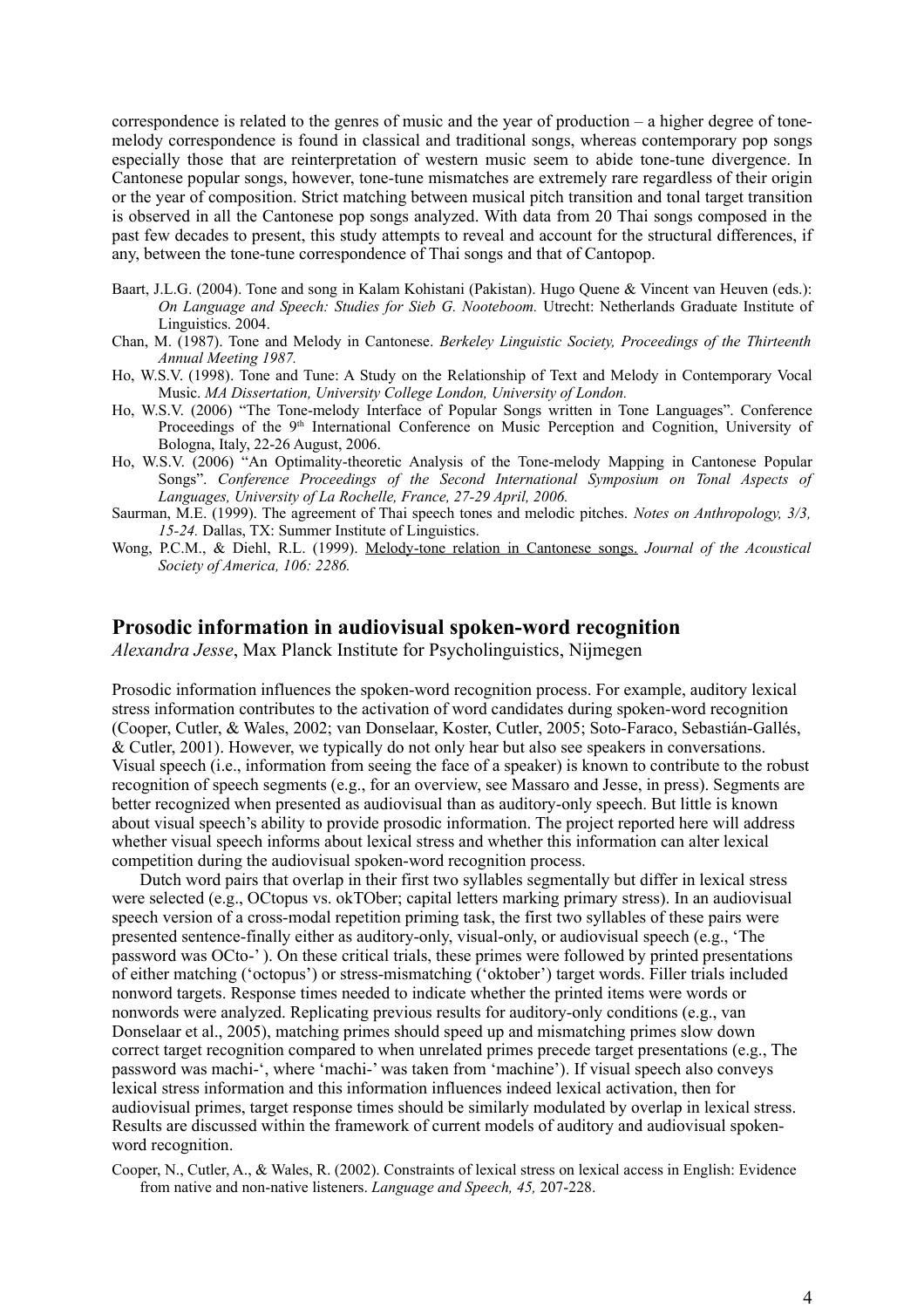Donselaar, W. van, Koster, M., & Cutler, A. (2005). Exploring the role of lexical stress in lexical recognition. *The Quarterly Journal of Experimental Psychology, 58A*, 251-273.

Massaro, D.W., & Jesse, A. (in press). Audiovisual speech perception and word recognition. In G. Gaskell (Ed.), *The Oxford handbook of psycholinguistics*. Oxford, U.K.: Oxford University Press.

Soto-Faraco, S., Sebastián-Gallés, N., & Cutler, A. (2001). Segmental and suprasegmental mismatch in lexical access. *Journal of Memory and Language, 45*, 412-432.

## **Arguments for ToDI**

*Carlos Gussenhoven*, Radboud Universiteit Nijmegen

Arguments for phonological analyses can be internal or external. Among the most highly prized external arguments are experimental data on speech behaviour. Boundaries of intonational phrases need not obviously be marked by pauses. Our expectation in situations in which they are not is that they are marked by a boundary tone, such as H%, to signal the separation between the preceding and the following portion of speech. The boundary tone will cause some characteristic change in the pitch contour at the location of the boundary. An example is the peak caused by a final  $H\%$  in (1).

(1) Ze zit VAST met dat ding op de SNELweg-'She has got stuck with that vehicle on the motorway' *or* 'She must be on the motorway with the vehicle'

A closer look at data from Dutch suggests that the above generalization is often true, but that there are exceptions either way. First, a low valley immediately after an accent peak does not induce a boundary after *VAST* in (2). Second, absence of a clear pitch movement nevertheless results in a boundary after *ding* in (3).

(2) Ze zit VAST met dat ding op de SNELweg (3) Ze zit VAST met dat ding op de SNELweg

Where (1) is ambiguous, due to the interpretation of *vast* as an adjective 'stuck' or as an adverb 'therefore probably', (2) means 'She has got stuck with that vehicle on the motorway', while (3) means 'So she must be on the motorway with that vehicle'. The adjectival meaning of *vast* is best triggered by the presence of a boundary and identity of pitch accents in the two intonational phrases. The adverbial meaning is most likely to be triggered by the absence of an intonational boundary.

We designed an experiment with artificial two-accent intonation contours having identical pitch accents in the two positions. We varied the length of the first phrase (2), the presence of the medial boundary (2), and the type of pitch accent (3). Source sentences were

| (4) Ze zit vast met dat ding op de snelweg                         | She has got stuck (with that vehicle) on the<br>motorway'                                       |
|--------------------------------------------------------------------|-------------------------------------------------------------------------------------------------|
| Ze zit vast op de snelweg                                          | or 'She must be on the motorway (with that<br>vehicle)'                                         |
| Hij zit alleen met die man in 't café<br>Hij zit alleen in 't café | 'He is alone (with that man) in the pub' or<br>'The problem is he's (with that man) in the pub' |

The presence or absence of the contours is determined on the basis of ToDI transcription. The results will be argued to support the analysis underlying that transcription system.